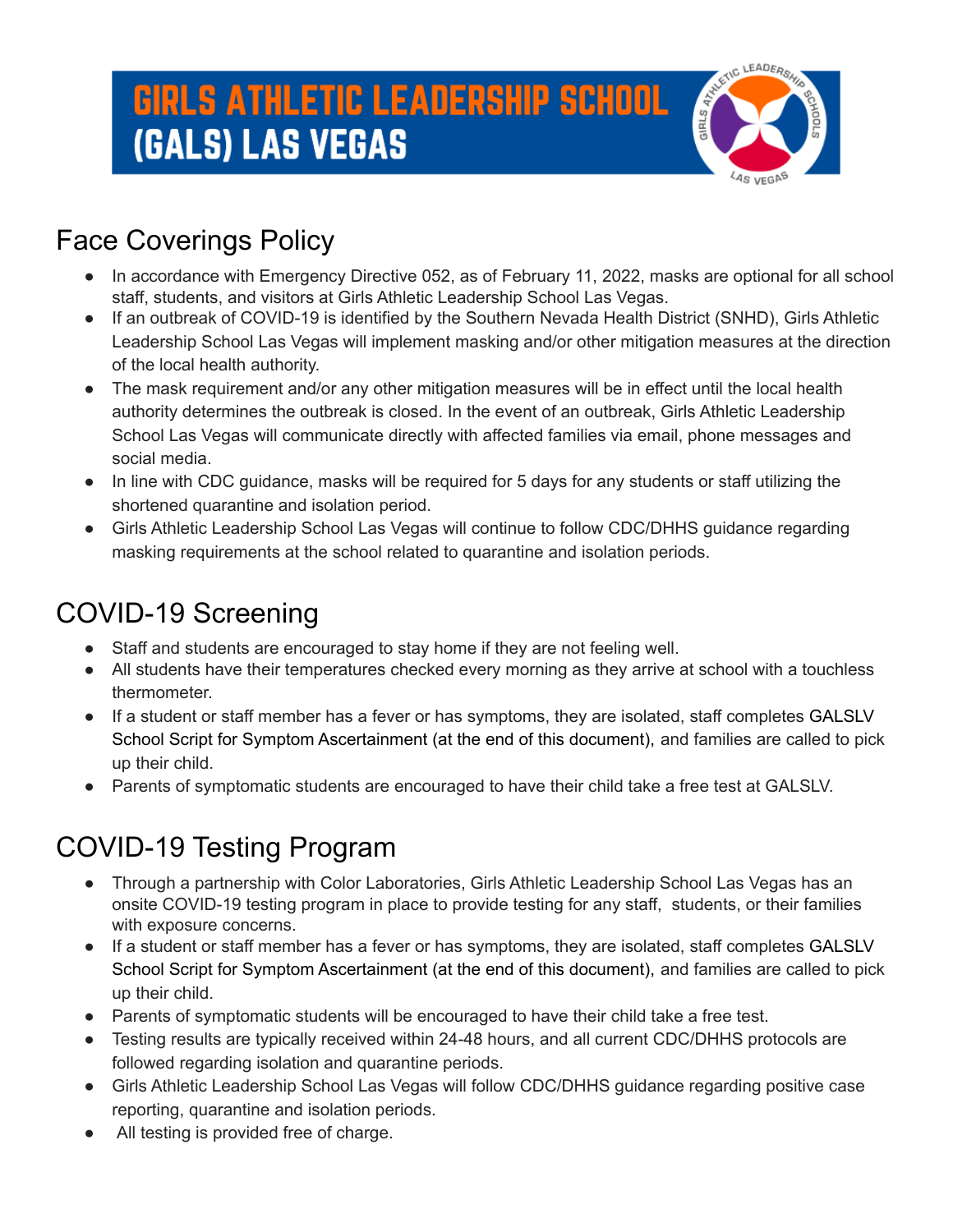

### Case Reporting and Contact Tracing

Any instances of students or staff having tested positive for COVID-19 must be put in isolation and reported to the appropriate public health authority immediately. In addition, any increase or clusters of students or staff reporting symptoms consistent with COVID-19 in the absence of being tested, should also be put on isolation and reported to the appropriate public health authority immediately:

Southern Nevada Health District (SNHD): (702) 759-0925 (24 hours), or schoolcovid@snhd.org

Any COVID-19 outbreak declarations must be reported to your local public health authority immediately.

### **Outbreaks**

- Definition: An outbreak at GALSLV is defined by having multiple cases are reported and are linked to a particular classroom or cohort, or same exposure setting. Multiple cases comprising at least 10% of students, teachers, or staff within a specified core group OR at least three (3) within a specified core group meeting criteria for a school-associated COVID-19 case; with symptom onset or positive test result within 14 days of each other AND NO likely known epidemiologic link to a case outside of the school setting.
- If an outbreak of COVID-19 is identified by the Southern Nevada Health District (SNHD), Girls Athletic Leadership School Las Vegas will implement masking and/or other mitigation measures at the direction of the local health authority.
- Monitoring will be conducted in cooperation with SNHD guidance during an outbreak.
- SNHD guidance and criteria will be used to determine any necessary closure.
- In the event of an outbreak, Girls Athletic Leadership School Las Vegas will communicate directly with affected families via email, phone messages and social media.
- Southern Nevada Health District (SNHD): (702) 759-0925 (24 hours), or schoolcovid@snhd.org

### Prevention Strategies

- If a student or staff is not feeling well or experiencing COVID-19, staff will complete the GALSLV School Script for Symptom Ascertainment.
- Students and staff are asked to self-screen daily for symptoms and stay home when sick and report those absences to the appropriate source.
- Respiratory etiquette is taught and reinforced throughout the buildings to minimize the transmission of respiratory pathogens.
- Girls Athletic Leadership School Las Vegas encourages hand washing and hand sanitizer is in every classroom.
- High-touch surfaces are cleaned throughout the day.
- Physical distancing is utilized to the greatest extent possible.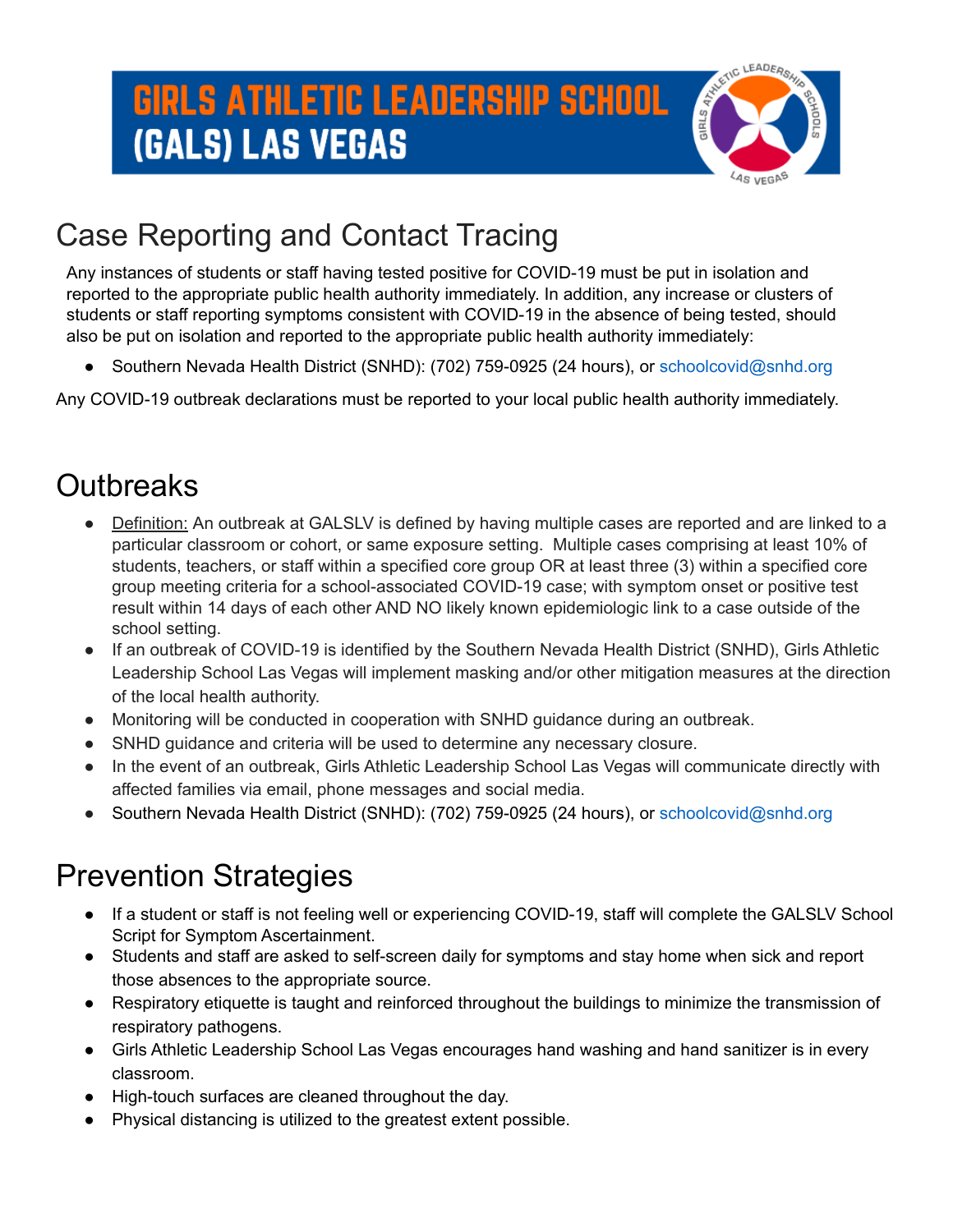

- Classroom and lunchroom cohorts with searching charts are used to track and mitigate the spread of COVID-19.
- Building ventilation is being maximized through the central HVAC system.
- Staff includes students in the classroom cleaning procedures to the greatest extent possible including frequent opportunities for hand sanitizing and wiping down high-touch surfaces between activities and classes.
- Girls Athletic Leadership School Las Vegas provides information to families to increase access and awareness of vaccines in the community.